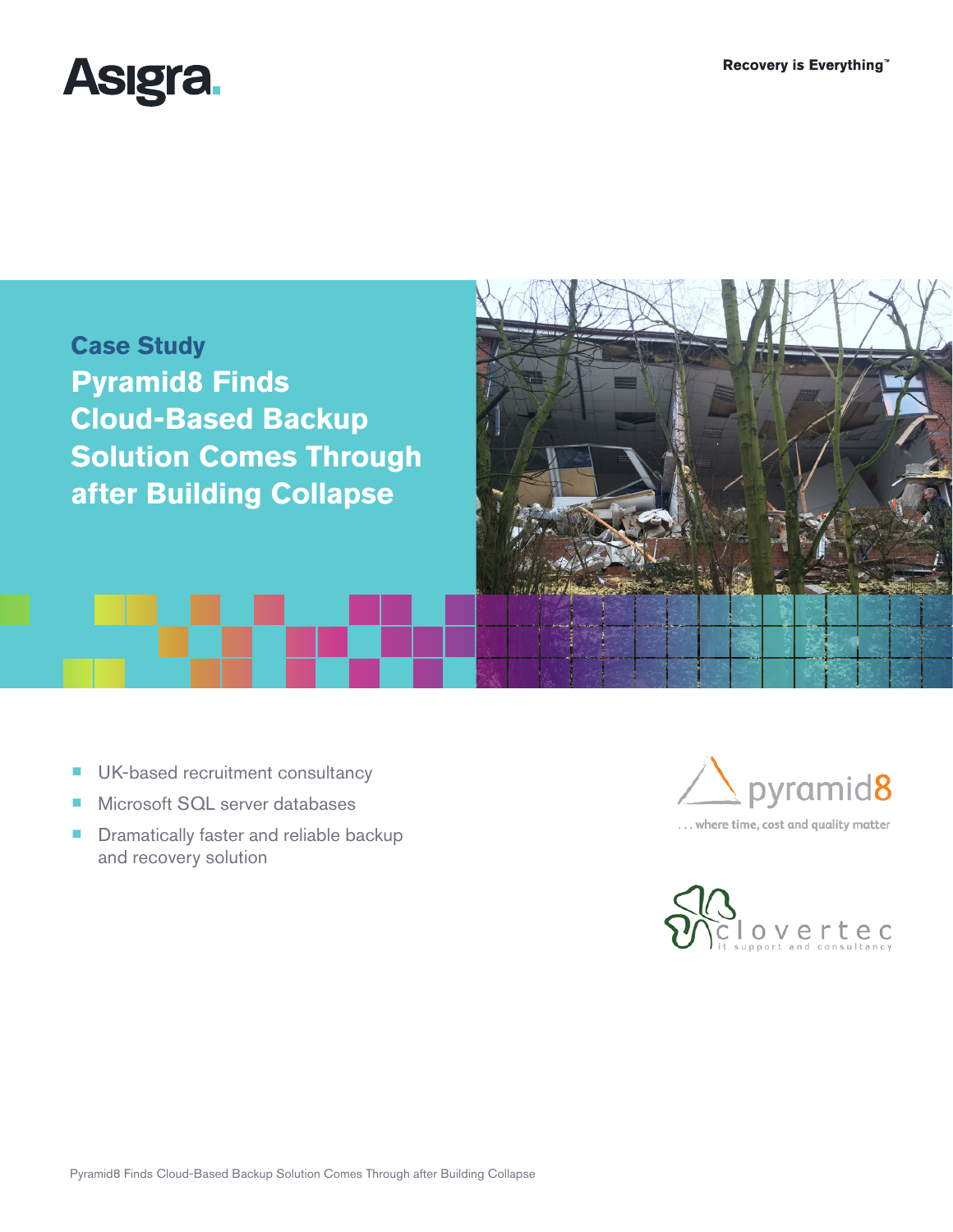

# **SUMMARY**

Recruitment consultancy Pyramid8 had historically relied on tape-based backup to protect data across the entire organization, which included two databases containing vital client and applicant information. As a consultancy that provides talent to both the private and public sectors in the U.K., including the National Health Service (NHS), the firm began to experience escalating challenges in its backup architecture—particularly as the organization grew. The firm housed all of its backup data in-house, with no offsite solution to provide greater data security, and no system in place for data recovery in the event of data loss. These reasons combined with the consultative support by U.K.-based Clovertec, a provider of local and national IT support, disaster recovery, and backup services powered by Asigra, precipitated the firm's move toward a cloud-based data protection solution. The decision paid off handsomely when Pyramid8's office building collapsed, resulting in the company's inability to access its server containing valuable client and applicant data. Clovertec was able to conduct an immediate emergency restore to gain access to the data, saving the firm the four weeks of downtime it would have taken for the server to be manually recovered and helping to avoid significant revenue loss.

# **CUSTOMER OVERVIEW**

Pyramid8 is a U.K.-based recruitment consultancy that specializes in providing local recruitment service for permanent and temporary staffing requirements in Yorkshire and surrounding areas. The firm also provides project managers, programme managers, business analysts, and project office staff on a permanent and contract basis to both the public and private sectors in the United Kingdom. Located in West Yorkshire in the city of Leeds, the firm has 7 employees. Though a small firm, Pyramid8 is extremely data-dependent, providing talent to organizations of all sizes, including the National Health Service (NHS). In fact, with two databases that contain client information dating back 7 years as well as more than 30,000 applicant resumes and CVs, data is considered the lifeblood of the entire company. As the firm continued to add clients and applicants, the amount of data backed up through its onsite, tape-based system expanded as well. As headaches involved in managing this data influx rose, it became clear that manual tape backup—with no offsite solution and no plan for data recovery—was becoming too risky, inefficient, and cost-prohibitive. These factors led Pyramid8 to seek a more reliable and economical backup and recovery system—one that the firm could call upon for speedy data restoration in the face of a major disaster.

# **BUSINESS SITUATION**

Prior to May 2011, tape backup had been Pyramid8's only data protection technology across both of its databases. Yet

as the company continued to experience rapid expansion in both its client and applicant lists for its recruitment and staffing services, the manual process of keeping up with the expanding storage requirements became difficult to manage. Pyramid8's Director of Finance and Operations, Andrew Willsher, who has responsibility for directing the firm's corporate technology and strategy, became increasingly concerned about the consultancy's complete lack of a disaster recovery solution. Willsher was also concerned that Pyramid8 stored all of its data in-house, with no backup copy available offsite.

**"**Clovertec is a local IT services provider that we completely trust. Not only do we like the fact that they are in our local area, but we also appreciate that they are responsive. When we phone them they know us and offer very personalized service. What's more, the Clovertec-Asigra data protection solution offers a managed service capability, which means that we no longer have to worry about how to backup and restore our data since that's all handled by the Clovertec team.<sub>J</sub><br>Andrew Willsher. Director

**Andrew Willsher, Director of Finance and Operations Pyramid8**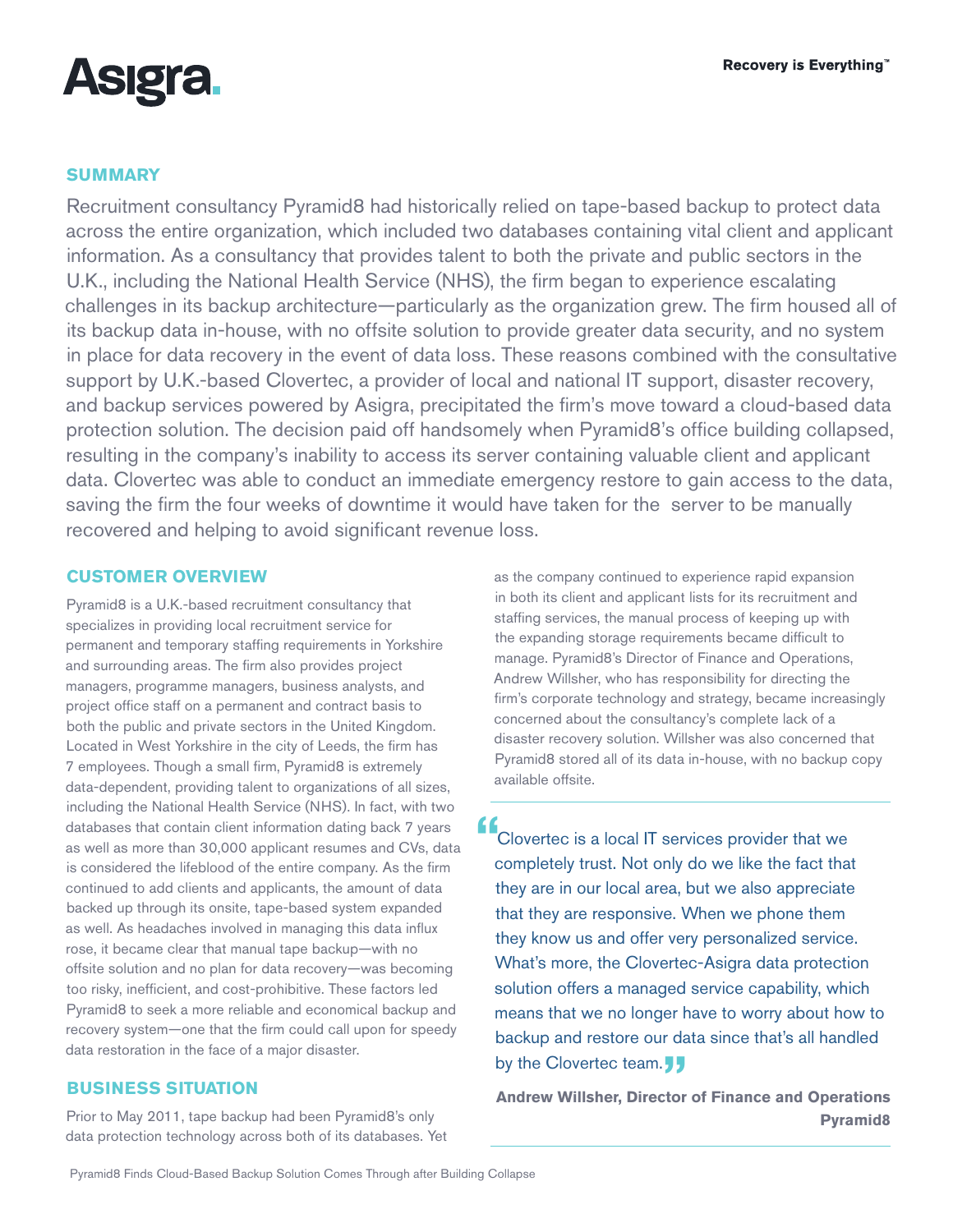

In response, Willsher first tried shifting from tape to an electronic-disk-based solution, but this did not fully address the firm's concerns. So Willsher next contacted local IT services provider Clovertec to take over the full management of Pyramid8's data storage and recovery needs. Clovertec, which offers specialized data services for small and medium-sized businesses, recommended their solution DataGuardian, powered by Asigra. DataGuardian provided the consultancy with the ability to rely on an offsite copy of its data, as well as a reliable data-recovery solution in the event of data loss. Willsher was so impressed with Clovertec and DataGuardian that he chose to partner with the service provider right away, needing no further investigation of competitive options. By offering dramatically faster and more reliable backups and recoveries, the new solution from Clovertec promised to offer significant advantages for data protection.

**"**Like many data-intensive companies in a continuous growth phase, Pyramid8 had understandable concerns about needing an offsite solution for backup, as well as a reliable solution for data recovery. Finding the right solution and company to partner with was key to resolving those issues. Clovertec is a trusted IT Provider who has become an extension of our team, easing our minds about our data security.**"**

**Andrew Willsher, Director of Finance and Operations, Pyramid8**

#### **SOLUTION**

Clovertec's cloud backup service is deployed across Pyramid8's organization, covering one server that supports two SQL databases—one for client data and one for applicant data—stored as flat files in programs such as Microsoft Word. Laptops are also networked into the server and protected by the solution.

Clovertec's service is powered by Asigra software, the industry's leading agentless cloud-based data recovery software with over one million installations worldwide.

The agentless software is built for efficient operation and easily integrates with public, private, and hybrid cloud architectures. Pyramid8 highlighted the following capabilities as key factors for selecting the solution:

- Cloud-based offsite backup for disaster recovery
- Device agnostic support for a wide range of computing devices including laptops
- Simple, centralized backup that eliminates the need for multiple-point solutions
- Highly scalable design that expands as the company's needs require
- Ability to reduce the cost of backup using Asigra's policy-based Backup Lifecycle Management (BLM) function which stores less critical data on archival storage platforms
- [NIST FIPS 140-2 certified security](http://www.asigra.com/fips-140-2-certification-backup) with AES-256 encryption in-flight and at-rest

#### **ENVIRONMENT**

- Single-location IT environment that supports 7 employees in West Yorkshire
- One server on site that supports two SQL databases—one for client data and one for applicant data
- Data protected includes flat files in programs including Microsoft Word
- Staff laptops are networked into the server
- **EXECUTE:** Hybrid cloud backup deployment with both high-performance local recovery and remote disaster recovery capabilities.

### **ASIGRA CLOUD-BASED DATA RECOVERY DELIVERS**

- Single integrated solution for all data protection needs
- Policy-based protection based on the user's IT environment and recovery requirements
- Ability to transition internal IT resources to more strategic operations
- Data encryption that secures data in-flight and at-rest
- High-performance data recovery compared to tape.